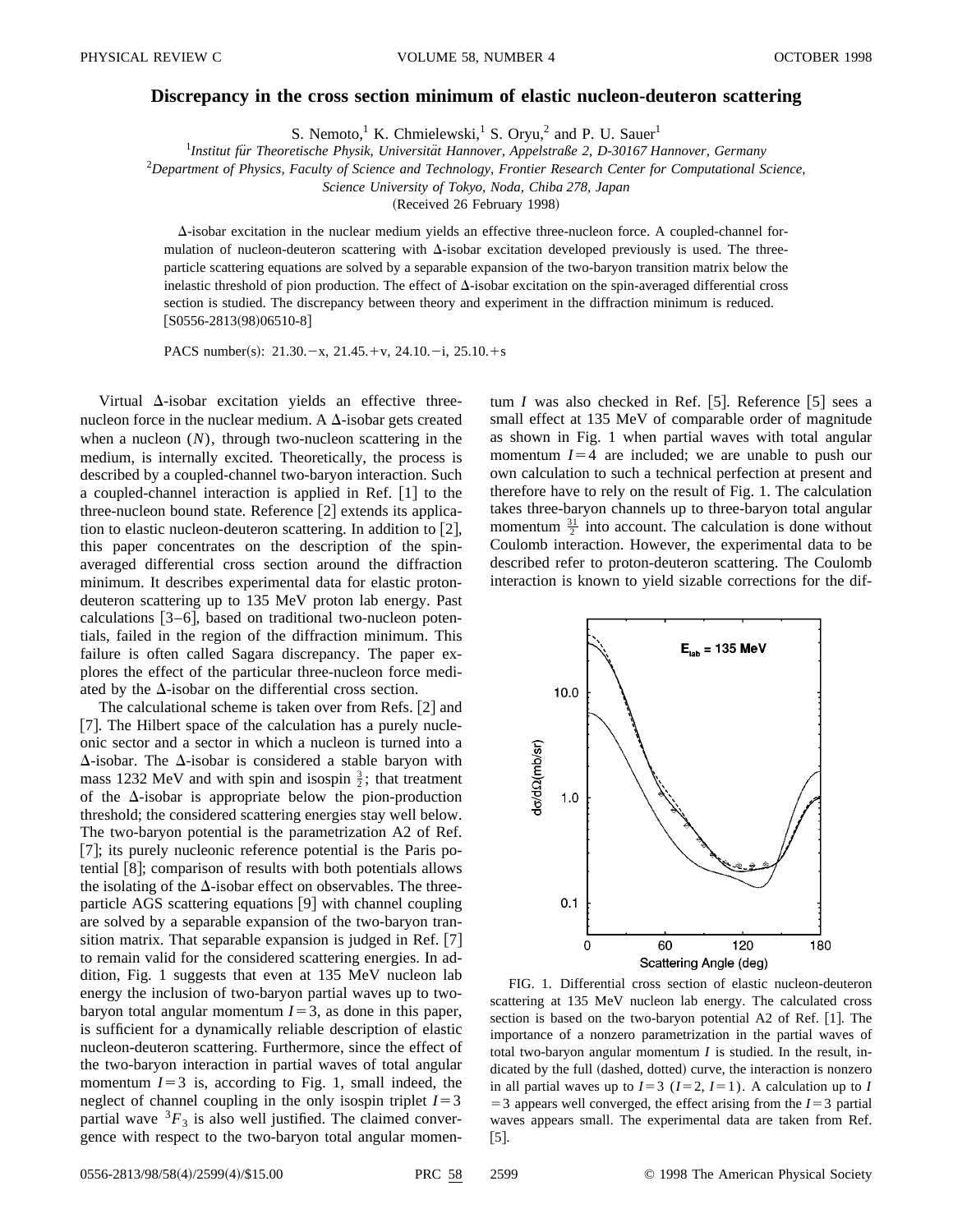

FIG. 2. Differential cross sections of elastic nucleon-deuteron scattering as function of the c.m. scattering angle for 2 MeV, 5 MeV, 10 MeV, 28 MeV, 65 MeV, 95 MeV, and 135 MeV nucleon lab energy. The differential cross sections derived from the coupled-channel potential with  $\Delta$ -isobar excitation (solid curves) are compared with results based on the purely nucleonic reference potential (dashed curves). The experimental data refer to protondeuteron scattering; they are taken at 2 MeV, 5 MeV, and 10 MeV from Ref. [3], at 28 MeV from Ref. [14], at 65 MeV from Ref. [15], at 95 MeV from Ref.  $[16]$ , and at 135 MeV from Ref.  $[5]$ .

ferential cross section at all scattering angles below 5 MeV proton lab energy and in forward direction at all energies; in fact, Ref.  $[10]$  sees Coulomb effects up to about  $70^{\circ}$  scattering angles at 65 MeV proton lab energy and up to about 50° at 135 MeV. In contrast, this paper discusses the differential cross section in the region of the diffraction minimum; that region appears not to be influenced appreciably by the Coulomb interaction above 5 MeV proton lab energy.

We present our results for the differential cross section of nucleon-deuteron scattering at seven energies in Fig. 2. Up to 10 MeV nucleon lab energy the effect of the  $\Delta$ -isobar is invisible on the log-plot. At higher energies it appears beneficial for the theoretical prediction. It decreases the Sagara discrepancy. The same effect was already seen in Ref.  $[11]$ . The experimental data for 95 MeV carry large error bars and do not allow firm conclusions. In Figs. 3–5 we try to understand the role which the  $\Delta$ -isobar plays for the results in more detail. We define the discrepancy

$$
\Delta \sigma(\theta) \equiv \frac{\frac{d\sigma^{\text{calc}}}{d\Omega}(\theta) - \frac{d\sigma^{\text{exp}}}{d\Omega}(\theta)}{\frac{d\sigma^{\text{exp}}}{d\Omega}(\theta)} \times 100 \tag{1}
$$

between theoretical prediction and experimental data as in Ref. [3]. Figure 3(a) shows that discrepancy  $\Delta \sigma(\theta_{\min})$  at the minimum of the cross section for all considered energies.



FIG. 3. Discrepancy  $\Delta \sigma$  between experimental data and theoretical prediction for the nucleon-deuteron differential cross section according to Eq. (1). Results with  $(\Box)$  and without  $(\Diamond)$   $\Delta$ -isobar excitation are compared. The error bars reflect uncertainties in the experimental data only; no attempt is made to estimate the systematic uncertainties of the calculation.  $(a)$  The discrepancy at the experimental minimum of the differential cross section as a function of energy. The scattering angles  $\theta_{\min}$  in the experimental minimum are 94.6°, 112.8°, 120.7°, 128.0°, 131.3°, 116.7°, and 120.0° for 2 MeV, 5 MeV, 10 MeV, 28 MeV, 65 MeV, 95 MeV, and 135 MeV nucleon lab energy, respectively. (b) The discrepancy as a function of scattering angle for 65 MeV, 95 MeV, and 135 MeV nucleon lab energies, respectively.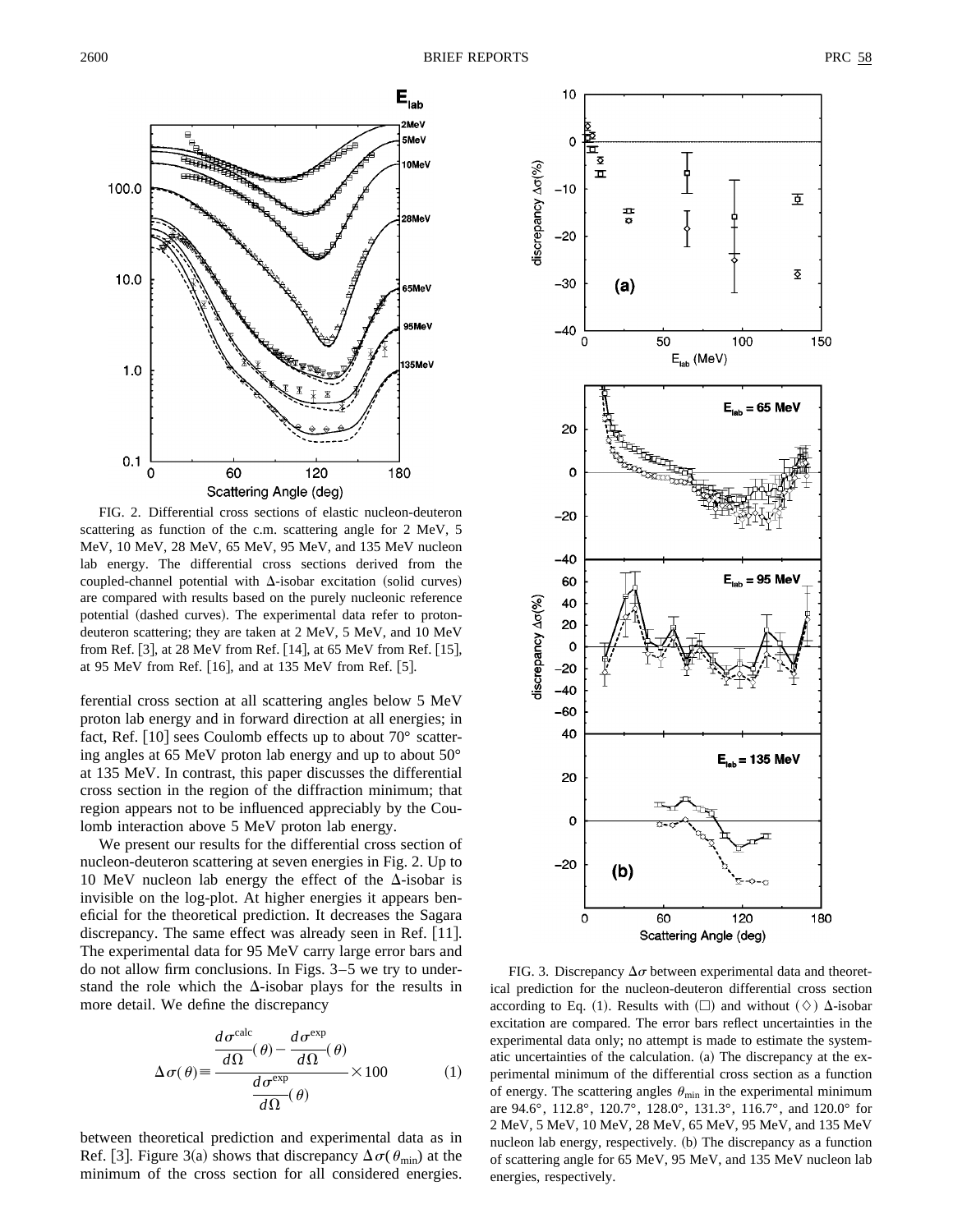

FIG. 4.  $\Delta$ -contribution  $\left| \frac{d\sigma^{\text{calc}}}{d\Omega(\theta_{\text{min}})} \right|_{N\Delta} - d\sigma^{\text{calc}}/$  $d\Omega(\theta_{\text{min}})|_N$  to the cross section at the experimental minimum. As can also be derived from Fig.  $3(a)$ , that difference is negative for the three lowest energies 2 MeV, 5 MeV, and 10 MeV.

The experimental minimum position  $\theta_{\min}$ , the cross section value, and its error are determined by fitting the available data points. The  $\Delta$ -isobar effect in  $\Delta \sigma(\theta_{\rm min})$  increases with energy. We observe the crossing of zero as in Ref.  $[3]$ ; with  $\Delta$ -isobar excitation the crossing is shifted to lower energies. With  $\Delta$ -isobar excitation the calculated differential cross section in the diffraction minimum remains always lower than the experimental one, except at 2 MeV. At 10 MeV the  $\Delta$ isobar even worsens the agreement in the diffraction minimum, though the discrepancy remains comparatively small. Figure  $3(b)$  shows the discrepancy for all scattering angles at three energies, i.e., at 65 MeV, 95 MeV, and 135 MeV. The discrepancy has different characteristics for forward and for backward scattering angles. The  $\Delta$ -isobar improves the agreement between theoretical prediction and experimental data for backward angles, i.e., for  $\theta > 90^{\circ}$ ; there our calculation is quite reliable and there the discussed diffraction minimum is located. However, the  $\Delta$ -isobar worsens the agreement for forward angles, i.e., for  $\theta \le 90^{\circ}$ ; but this angular regime is still sensitive to Coulomb corrections; there our calculation becomes poorer the smaller the scattering angle gets. Figure 4 also proves that the effect of the  $\Delta$ isobar on the differential cross section in the diffraction minimum, i.e.,  $d\sigma^{\text{calc}}/d\Omega(\theta_{\text{min}})|_{N+\Delta} - d\sigma^{\text{calc}}/d\Omega(\theta_{\text{min}})|_N$ , the subscript  $N + \Delta$  (*N*) indicating the full calculation with all considered  $N\Delta$  partial waves (the calculation with nucleons only in all partial waves), indeed decreases with energy. Since, however, the differential cross section as a whole becomes rapidly smaller with increasing energy, the  $\Delta$ -isobar effect gets more visible at higher energies and there especially in the diffraction minimum. Figure 5 tries to pin down where the effect of the  $\Delta$ -isobar comes from. It proves that it is a complicated interference phenomenon; the  $N\Delta$  partial waves coupled to the purely nucleonic  ${}^{3}P_{I}$  and  ${}^{1}D_{2}$  waves are most important, yielding 75% of the  $\Delta$  contribution  $d\sigma^{\text{calc}}/d\Omega(\theta_{\text{min}})|_{N+\Delta} - d\sigma^{\text{calc}}/d\Omega(\theta_{\text{min}})|_N$  at 135 MeV.

We see a beneficial  $\Delta$ -isobar effect in the diffraction minimum of the spin-averaged differential cross section for elastic nucleon-deuteron scattering at higher energies; the  $\Delta$ isobar helps to remove the long-standing Sagara discrepancy



FIG. 5. Differential cross section of elastic nucleon-deuteron scattering at 135 MeV nucleon lab energy as function of the c.m. scattering angle. The effect of  $\Delta$ -isobar excitation is studied in detail. The full results with and without  $\Delta$ -isobar excitation are given by the solid and dashed curves. In the results, indicated by the dotted and the dashed-dotted curves,  $\Delta$ -isobar excitation is allowed by coupling to the  ${}^{1}S_0$  and to the  ${}^{1}S_0 - {}^{3}P_I$  NN partial waves. The displayed results prove that the full  $\Delta$ -isobar effect is a complicated interference phenomenon. The most important  $N\Delta$  partial waves are those coupled to the  ${}^{3}P_{I}$  and  ${}^{1}D_{2}$  NN partial waves. The experimental data are taken from Ref. [5].

there. However, with regret, we also observe that the  $\Delta$ isobar effect even increases discrepancies at other scattering angles; the effect is simply not as visible there on the traditional log-plot. The found results, in their positive and negative implications, still have to be taken with some caution; it has to be checked that they are not accidental to the particular form of our dynamic model. The  $\Delta$ -isobar effect may possibly be changed by corrections omitted until now, e.g., by Coulomb corrections for proton-deuteron scattering as emphasized in Refs.  $[10, 12]$  and by the influence of higher partial waves. Relativistic corrections are unlikely to be effective  $[4]$  at the energies considered. Clearly, the observations of this paper deserve further study. In this context, we are pleased to see that a complementary calculation  $[13]$  on the same problem, using a traditional irreducible and not an effective three-nucleon force, arrives at similar conclusions as this paper does.

The authors are grateful to Y. Koike for pointing out the importance of the Sagara discrepancy and the  $\Delta$ -isobar as a possible remedy. They obtained details on the experimental data from K. Sagara. This work was supported by a grant of the German Bundesministerium für Forschung und Technologie Contract No. 06 OH 741 for S. N. The numerical calculations were perfomed at Regionales Rechenzentrum für Niedersachsen and at Frontier Research Center for Computational Science in the Science University of Tokyo.